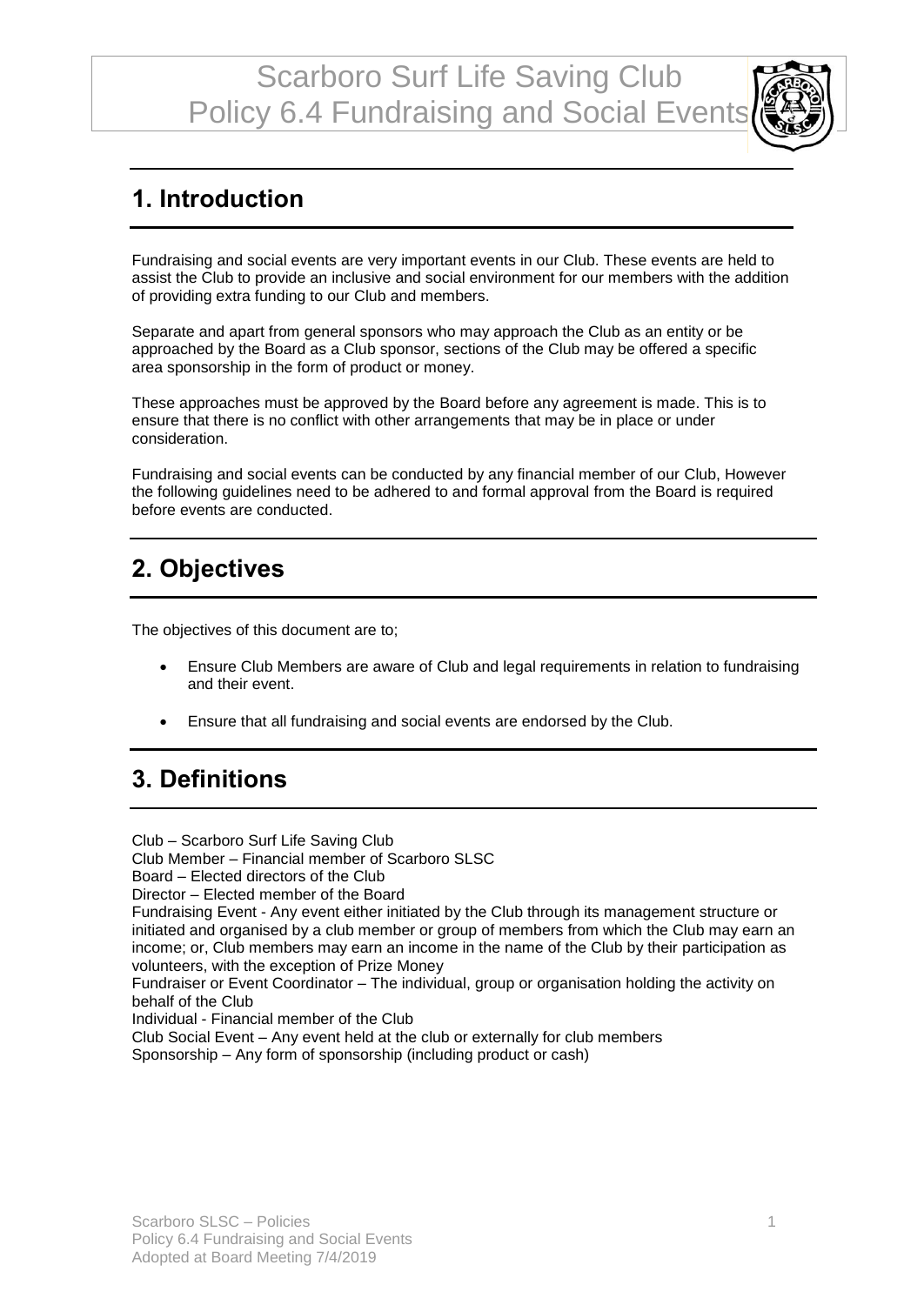### **4. Approval**

4.1 Approval of Events initiated by or through the Board.

Prior to organisation by the Club of any event, the Board will ensure that:

- All relevant permits and approvals are obtained;
- The Board is satisfied that the event will be to the financial benefit of the Club;
- That the event fits the values of the Club;
- That a suitable risk management plan is developed to reduce or eliminate any high risks;
- That the event/activity is endorse by a resolution of the Board.

Once the approval has been granted in writing, these guidelines will form the basis of the terms and conditions of the event. Additional requirements for the event may be stipulated in the approval letter.

4.2 Approval of Events initiated and organised by club members in the name of the Club.

Prior to organisation by club members of any event;

- The Board must receive from the organiser all relevant permits and approvals;
- The Board must be satisfied that the event will be to the financial benefit of the Club;
- That the event fits the values of the Club;
- That a suitable risk management plan is developed to reduce or eliminate any high risks;
- That the event/activity is endorse by a resolution of the Board.

Once the approval has been granted in writing, these guidelines will form the basis of the terms and conditions of the event. Additional requirements for the event may be stipulated in the approval letter.

- 4.3 Approval of Club members participation in any non-Club activity as volunteers in the name of the Club
	- Any Director can give approval to any group of Club members to participate in any event as volunteers by action from which they will receive an income in the name of and for the Club provided that the Director is satisfied with the nature of the event in question.
	- Following the granting of such approval, the Director concerned will ensure that such approval is recorded in the minutes of the immediate next Board meeting.
	- During such participation, members will at all times abide by the Policies of the Club, especially in regard to their behaviour.
	- All approvals must comply with all aspects of this policy

### **5. Responsibilities of Event Coordinator**

Where the Board has authorised the conduct of an event under section 4.2 above, the fundraiser/event coordinator, not Scarboro SLSC, will be responsible for the coordination and management of the event, including all finances, prizes, publicity and/or goods and services required to run the activity. However, where possible support and advice will be offered.

Any event promotional materials must be approved as part of the approval's procedure. At all times the event/activity is to be promoted as 'All funds raised go to Scarboro Surf Life Saving Club'.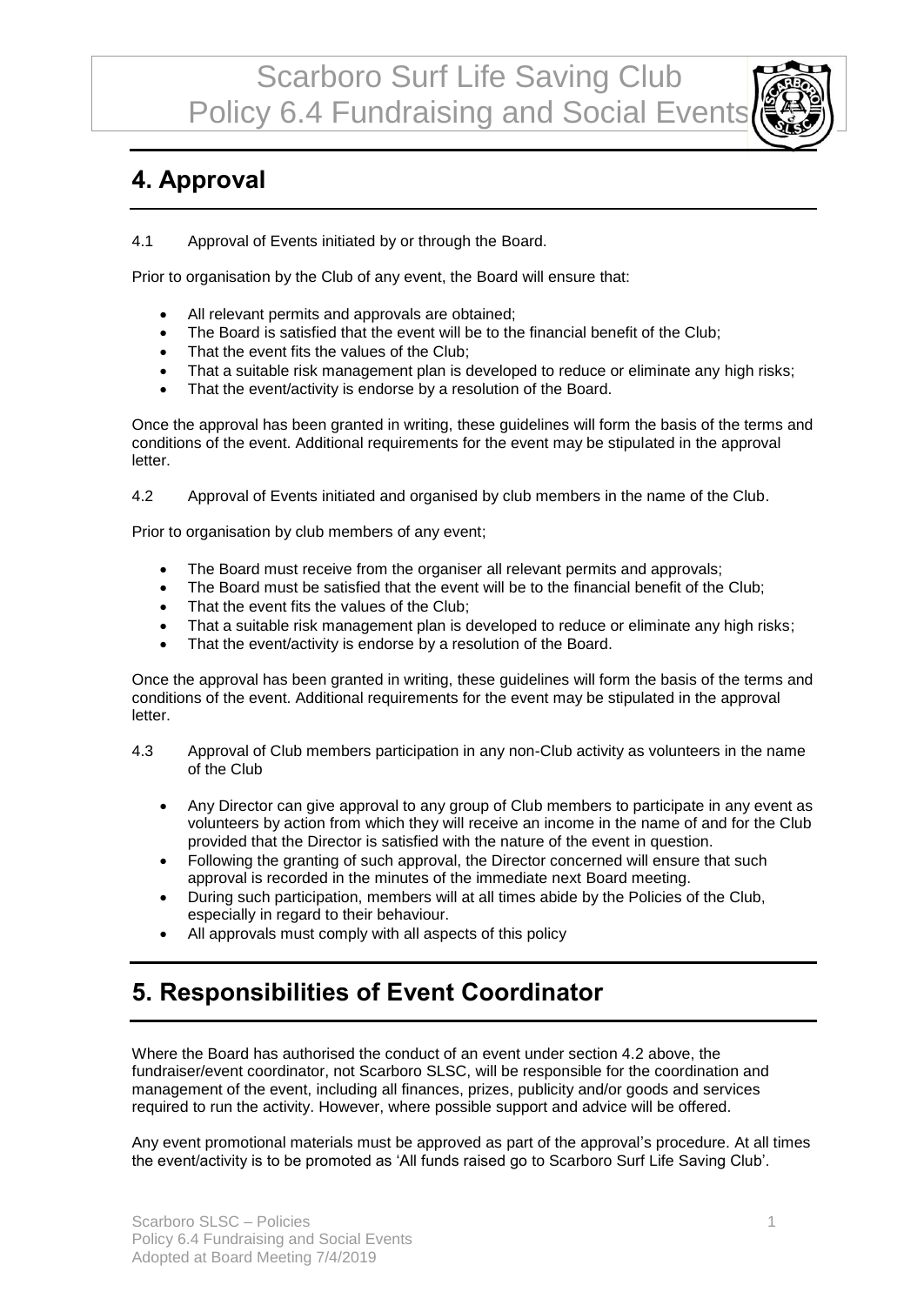## **6. Logos and Patrol Uniform Usage**

The Scarboro SLSC logo is available for use upon request and only under the following conditions.

Any placement of the Club logo by members or supporting commercial organisations must first be approved by a resolution of the Board and granted in writing.

The SLSA/SLSWA logo must not be used under any circumstances, without prior approval by resolution of the Board and granted in writing.

Patrol uniforms must not be used for any event that hasn't received both Club and SLSWA approval in writing (refer section 9).

Permission to use patrol uniforms will only be granted for SLSWA sanctioned events such as providing water safety, the Annual Street Appeal or sanctioned fundraising events e.g. BBQs. Patrol uniforms cannot be used for fancy dress parties or by bar staff, etc.

### **7. Approaching External Parties for Support**

The Club is regularly liaising with companies regarding their support. As such, members shall not approach any business or company for prizes or sponsorship without prior consultation with the Board. This is for the following reasons:

- They may already be a Club sponsor;
- It looks very unprofessional if a business is approached more than once;
- Approaching a national or state office could potentially impact on local sponsorships;
- The business in question may be in competition or conflict with a Club, State or National sponsorship agreement;
- The business in question may not uphold the values required to align with the Club.

### **8. Finances**

#### **Records:**

As the event organiser, the member or group of members shall be responsible for all financial aspects of the activity including record keeping, management of funds, issuing receipts and returning funds to the Club. The basic obligations are:

- Keep and provide the Club with accurate financial records including a budget for the activity/event.
- All funds raised must be returned to the Club within three days of the activity/event.
- Receipt books will be provided on request and must be returned to the Club.

#### **Receipts and Tax Deductability:**

- Tax-deductible receipts can only be issued for donations \$2 or more.
- Receipts can be written and issued immediately for all money received.
- A tax deduction cannot be claimed for monies received on behalf of others.
- A tax deduction cannot be claimed for gifts that are donated to the activity/event.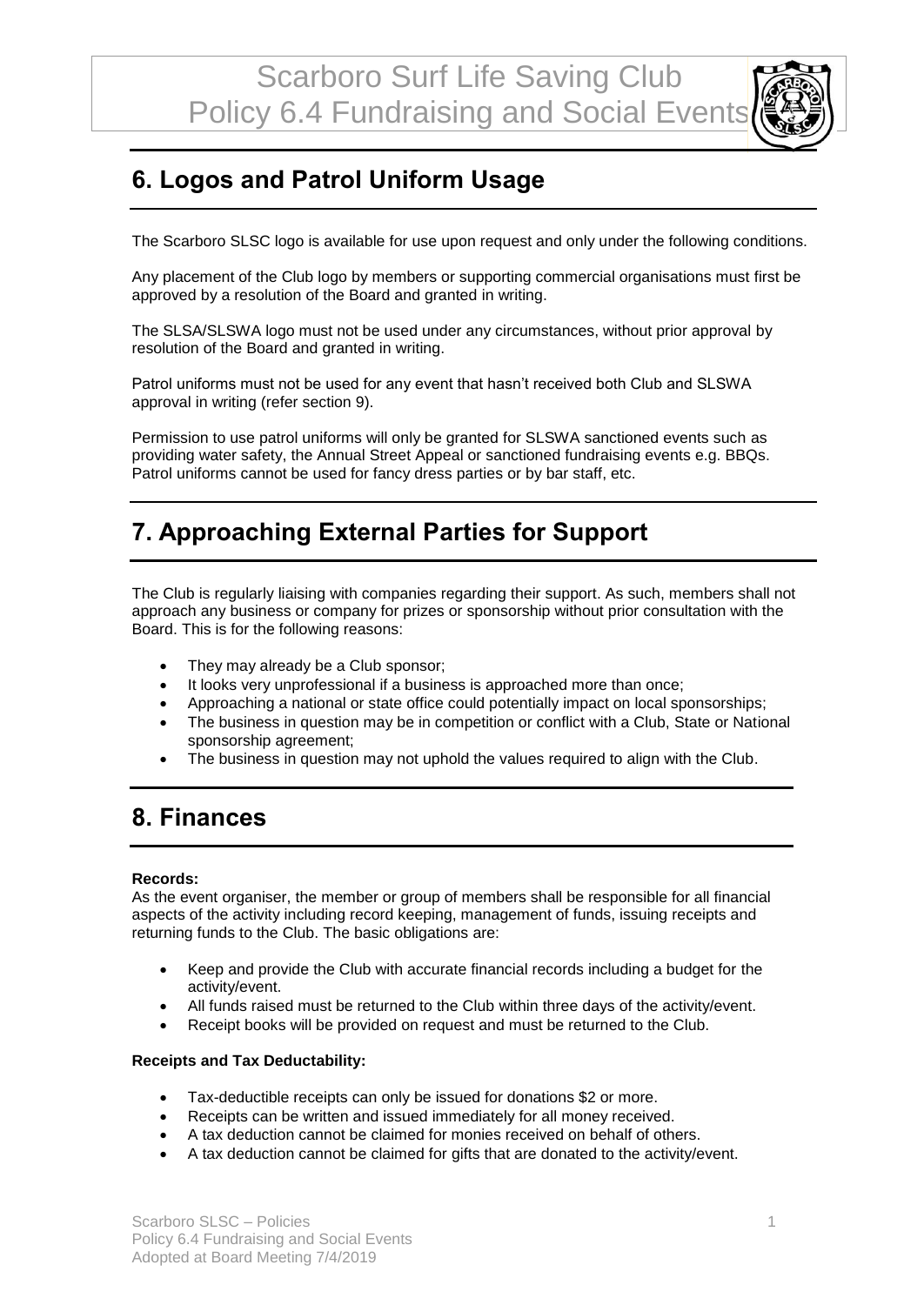All monies shall be deposited into the Club's bank account/s and will be used for general club expenditure.

Where an event is organised by a specific discipline of the Club in order to benefit that discipline through the purchase or maintenance of gear, then the Board will consider whether the entire amount of any surplus from the event will be allocated to the budget of that discipline for that purpose.

Where an event is organised by a specific group of members in order to benefit the group by way of travel to the Australian Championships or other such purpose, the group can request that up to a maximum of 60% of the surplus from the event will be allocated accordingly.

These details must be outlined (and therefore approved) in the budget template

### **9. Compliance**

Depending on the event/activity that is proposed to be held, there may be legal requirements that must be met.

#### **Use of Club Hall**

• Unless in exceptional circumstances, events will be restricted to Friday nights.

#### **Liquor Licence**

- The Club's liquor licence restricts the trading hours of the bar, permitted trading hours should be checked before any decision is made on operational hours for the activity/event.
- Alcohol can only be served by persons trained in the Responsible Service of Alcohol (RSA).
- If an event requires the sale of alcohol, further restrictions may apply.

#### **SLSWA Event Sanctioning**

- If the activity is to provide water safety, a SLSWA Event Sanctioning Form must be obtained from the Club.
- The completed form must be returned to the Director Beach Operations, who will also determine a calculation of costs.
- Under no circumstances should a quote be offered for water safety services without first speaking to the Director Beach Operations as SLSWA require us to use a set pricing structure.

### **10. Forms**

The following draft should be used when seeking approval to conduct any event or activity under this Policy.